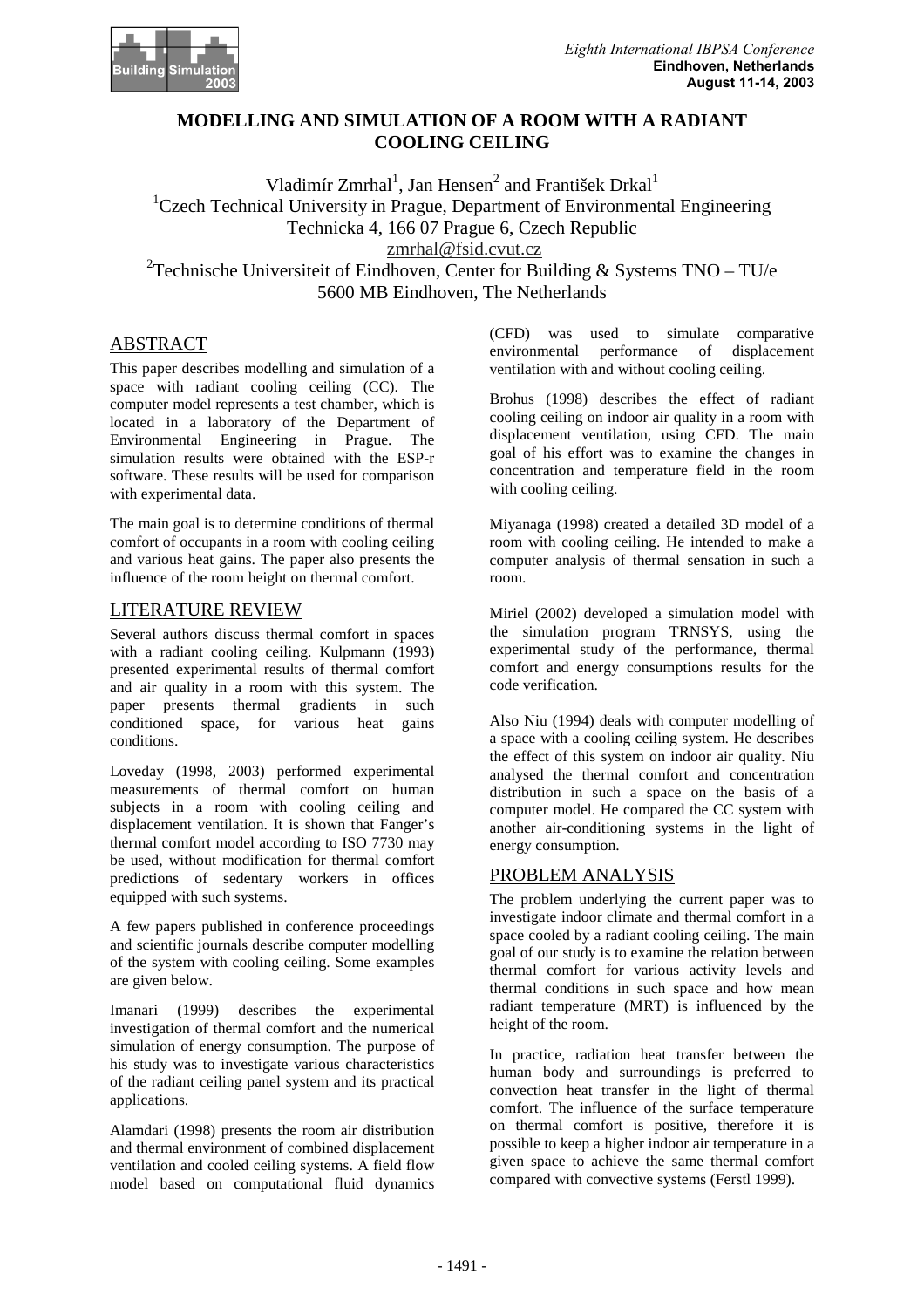Moreover, asystem with cooling ceiling potentially has lower energy consumption than a convective system.

The operative temperature  $t_0$  is the evaluative criterion for thermal comfort in spaces with coolin g ceiling. The operative temperature depends on air temperature, mean radiant temperature and air velocity. From these quantities the thermal comfort in conditioned spaces can be predicted by using the PMV (predicted mean vote) / PPD (predicted percentage dissatisfied) index according to ISO Standard 7730. The comfort range of thermal comfort is normally considered as -0.5 < PMV < 0.5 corresponding to PPD<10%.

In a space with radiant cooling ceiling the height of the room may influence thermal comfort in the occupied zone. Convection and radiation ratio changes with changing height of the room. The radiation ratio change affects MRT and thus conditions thermal comfort in the occupied zone. We can assume that the radiation effect of the cooling ceiling will decrease when the room gets higher.

The main problem in the computer modelling of a space with cooling ceiling in ESP-r is modelling of the radiant surface. There is no option in this software to force the surface temperature. In ESP-r the radiantsurface is defined as an actuator locat ion with corresponding cooling capacity.

Manual calculation of MRT is very complicated and not suitable for practical usage since the angl e factors which weigh the influence of surrounding surfaces are difficult to determine. On the contrar v, computer-based calculation is prepared to do this automatically and could be particularly useful when seeking multiple solutions for a problem under optional conditions.

# EXPERIMENTALSET-UP

The experiments were carried out in an existing tes the chamber with a floor space of  $4.2 \text{ hv } 3.6 \text{ m}$  and chamber with a floor space of  $4.2$  by  $3.6$  m room height of 2.7 m (Figure 1). The radiant cooling ceiling with dimension of 3.0 m by 2.8 m is placed symmetrically into the chamber. In the model no heat exchange through the wall is assumed since the real test chamber is placed in a biggerair-conditioned enclosure providing required ambient conditions. The surrounding air was conditioned to provide minimal heat flux between both spaces; i.e. the temperature of the surround in g airwas adjusted identically to air temperature in the test chamber. Moreover, all chamber surfaces are very well heatin sulated to minimize heatloss.

The test chamber is ventilated by the minimum required amount of air for two persons (90 m <sup>3</sup>  $\frac{3}{h}$ . This value corresponds with the Czech standard for minimum fresh air requirements, which is,

incidentally, more than the value according to Ashrae Standard  $62(28.8 \text{m} \quad \text{3/hp}$  erperson).

The exhaust and supply air openings  $(0.3 \times 0.2 \text{ m})$ are installed symmetrically on the front wall (Figure 1). Opposite these openings is a model of the window on the back wall. The model of the window with dimension of 1.9 m by 1.6 misplaced symmetrically on the wall. The construction of the window was specified with similar thermal conditions as in a real model.

Figure 1 shows the test chamber, which is currently set-up to represent displacement ventilation system Isothermal supply of air is assumed in the computer simulations; therefore there is almost no influence on the temperature distribution in the test chamber . This air supply system also minimizes the local airflow effects on the ceiling and the window.



*Figure 1: Schematic drawing of the real test chamber*

Internal heat gains representing occupants, lightin g and equipment were introduced. The window model was modelled as internal heat gain too. In the e real test chamber the window represents shaded window without direct solar heat gains. The total heatgain of the test chamber is 44 W/m .

### **COMPUTERMODEL**

In the computer model, the cooling ceiling is defined as a cooling capacity located in the ceilin g. It is controlled with an ON/OFF law. During the calculations the cooling load was equal to the  $internal heat gains. The cooling of the space start s$ at 6am and ends at 8pm. The same applies for the heatgains.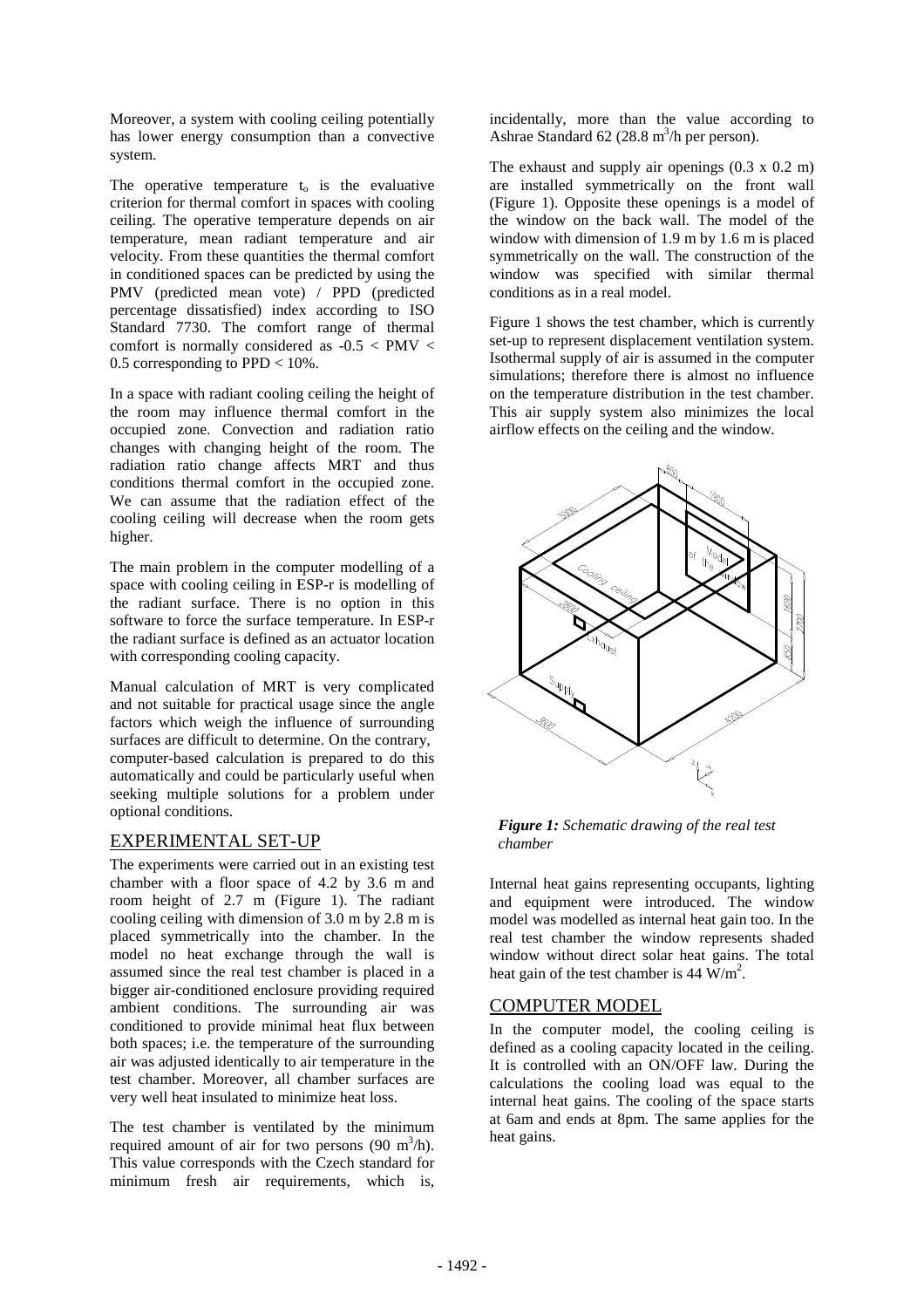The thermal conditions of the ambient air were defined as static boundary conditions with temperature of air equal to required indoor air temperature.



*Figure 2: Location of MRT sensor (x = 1.8m)*

The air temperature was controlled in the simulation model of chamber. The indoor air temperature within the zone is everywhere the same. The mean radiant sensor was placed in the occupied zone and was used for thermal comfort evaluation. Thesensor with dimensions 0.3x0.3x1.1 m (human body) is situated in the centre of the room, 0.6 m above the flooras shown in Figure 2.

#### SIMULATION AND RESULTS

In view of the fact that there are minimum external heat gains / losses in this case, the simulation wa s run for a two-day period only. The results of the course of the indoor air temperature  $(t_i)$  and the mean radiant temperature (MRT) during these two

days are shown in Figure 3. This particular simulation was for room height of 270 cm and indoorair temperature 26°C.

The cooling starts later than the effect of heat ga ins is present. The consequence is that the indoor air temperature increases at the beginning of characteristic interval. After that a rapid decreas ein airtemperatureis visible.

Oscillation of t<sub>i</sub> and MRT values at the end of the characteristic interval is caused by the assumed control procedure.

During the night, when the room is not occupied and the cooling system is not active, the indoor ai r temperature becomes equal to the mean radiant temperature.

The cooling capacity of the ceiling does not exactl y match to the heat gain. Consequently, the indoorai r temperature and mean radiant temperature increase during the characteristic interval of 7 am – 8pm.

It was necessary to choose a specific interval from the cooling time for evaluation of the results. Thi s specific interval was selected from 6pm till 7pm fo r all evaluated data. During the specific interval the e steady state of set indoor air temperature was achieved.

### **THERMAL COMFORTEVALUATION**

The simulation model is made for a constant cooling load and constant heat gains. The room height was set to 270 cm. The required air temperature during the day was set to  $23 - 28$ °C from 6am till 8pm.



*Figure 3: Meanradiant temperature* (*MRT*) and *indoorairtemp in the middle of the test chamber. The chamber (h = 270cm) is cooled from 6am till 8pm , the required air temperature is 26°C.*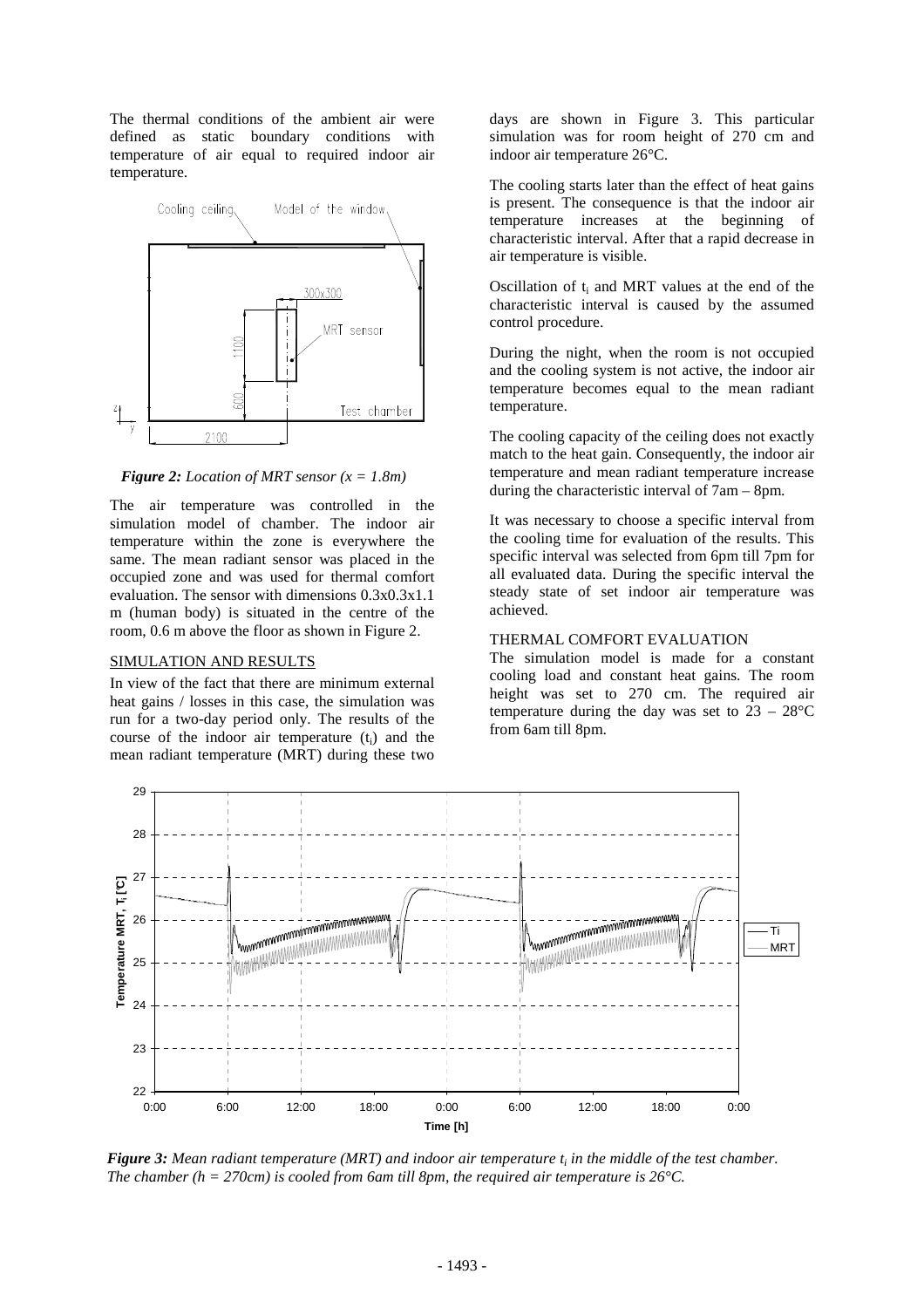When the constant cooling load is kept, the surface temperature of cooling ceiling for higher air temperatures increases. Thereby the mean radiant temperature MRT increases.

| Activity             | $aW$ /m |
|----------------------|---------|
| Reading, seated      | 58      |
| Typing               | 64      |
| Filing, seated       | 70      |
| Standing, lightwork  | 93      |
| Standing, middlework | 116     |

*Table 1: Metabolic heat generation for various activity levels* 

The results of the thermal comfort predictions are shown in Figure 4 and 5. The PMV and PPD indices were evaluated for various activities according to Table 1. The air velocity was chosen as 0.1 m/s and the clothing insulation as 0.7 clo.

The average value of PMV and PPD index were evaluated during the steady state situation i.e. between 6pm and 7pm. The results of the simulations for various activity levels show the range of thermal comfort  $(-0.5 < PMV < 0.5)$  in  $such a space with radiation cooling ceiling (Figure 4)$ . The PPD index is presented in Figure 5.



*Figure 4: PMV index for various operative temperatures and a ctivities* 



*Figure 5: PPD index for various operative and activities*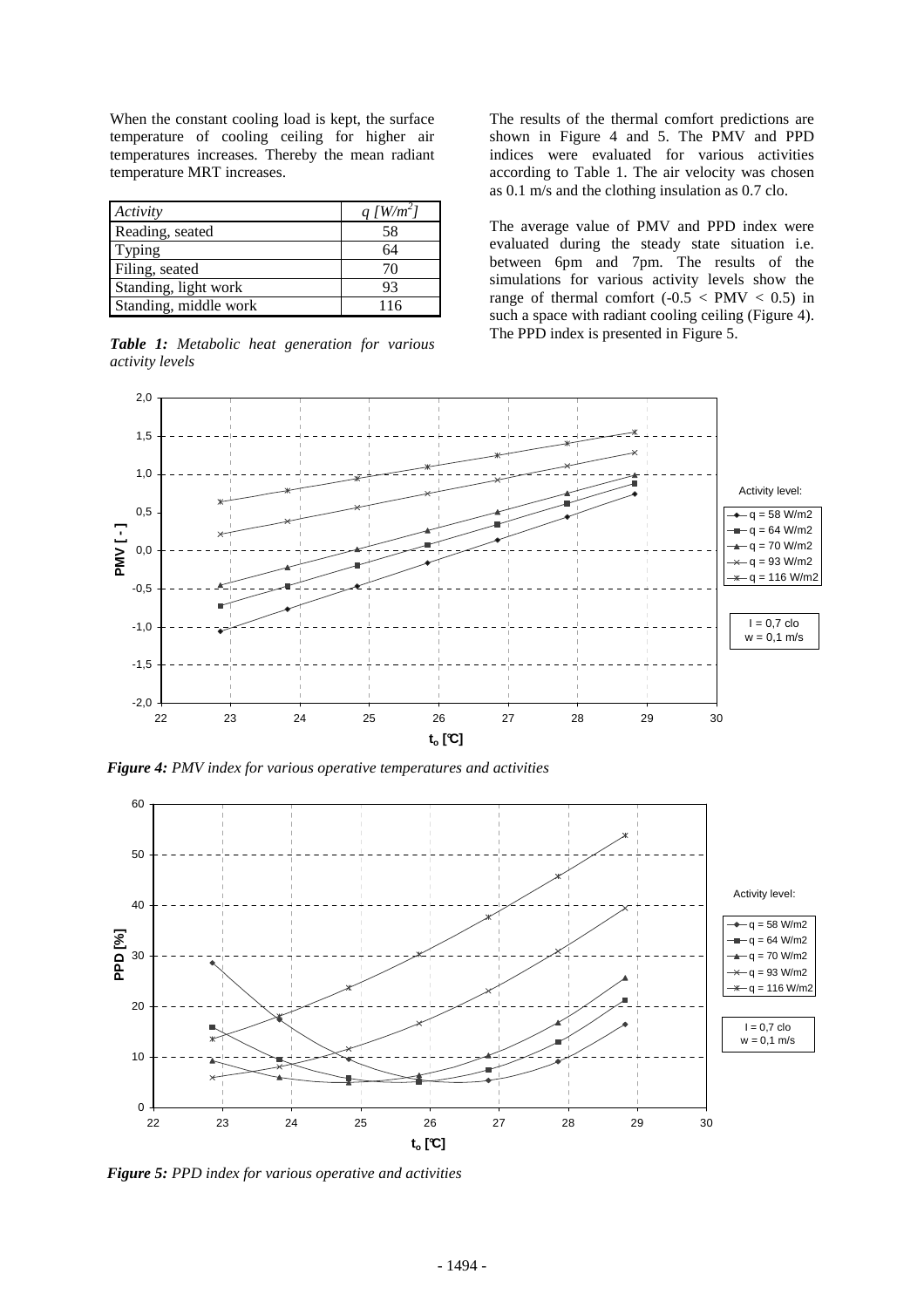In consequence increased of cooling ceiling temperature, the MRT temperature is growing too, which means that also thermal comfort is influenced. When the indoor air temperature increases up to 28°C, the temperature of cooling ceiling is high and the MRT grows. Due to this effect, the PMV index deteriorates which means discomfort.

The PPD index for various activities is shown in Figure 5. We can see for which air temperatures the minimal PPD index rises in such a space.

Miyanaga (1998) presents in his paper dependence<br>of PMV index on operative temperature t  $\alpha$ . Extras of PMV index on operative temperature t  $simulation was made for the activity level 1 met (5<sub>8</sub>)$  $W/m<sup>2</sup>$ ) and clothing insulation value 0.5 clo to compare the results. Comparison of the results is shownin Figure 6.



*Figure 6: Results comparison*

#### **THE EFFECT OF ROOM HEIGHT**

During the simulation of the chamber with indoor air temperature 26°C the height of the room was gradually changed by step of 10 cm from 2.4 m up to 4 m. The results of the simulations are shown in Figure 7. The effect of a room height on mean radiant temperature (thermal comfort) is displayed. MRT sensor is always placed on the same position according to Figure 2.

The data *MRT = f(h)* (Figure 7) were obtained from simulations similar to those in Figure 3. The simulations were repeated for various room heights and the effect of room height was evaluated during specific interval (6pm-7pm).

The data ( $MRT = f(h)$ ) dispersion is probably caused by MRT evaluation for all room heights at the end of daily round.

On the assumption that the cooling load and heat gains are constant, Figure 7 confirms the expected course of MRT, which gradually increases with

higher room height. When the room is higher, the heat transferred by radiation to the cooling ceilin g from a larger surface of the surrounding walls grows and consequently the surface temperature of the surrounding walls will be higher and thus the meanradiant temperature increases.



*Figure 7: The effect of room height on MRT (ti=26°C)*

### **CONCLUSION**

A computer model was set up representing a real test chamber. The average value of PMV and PPD index were predicted. The effect of room height on mean radiant temperature (thermal comfort) is shown. The following conclusions can be made:

- 1. The simulation results show the course of indoor air temperature  $(t_i)$  and mean radiant temperature (MRT) in a space with radiant cooling ceiling in two-dayterms.
- 2. The results show the tendency of thermal comfort in a room with radiant cooling ceiling in dependence on operative temperature and activity level.
- 3. System with radiant cooling ceiling is acceptabl e for light office work in particular as the comfort index PMV and PPD results show.
- 4. Thermal comfort simulation results are in good agreement with published values.
- 5. The room height effect on MRT confirms the expected course of MRT, which gradually increases with roomheight.
- 6. The cooling ceiling system is more effective in the lowrooms.

### REFERENCES

Alamdari, F., Displacement ventilation and cooling ceilings, Proceedings of Roomvent '98, pp. 197- 204, Stockholm 1998

Brohus, H., Influence of a cooled ceiling on indoor air quality in a displacement ventilation room examined by means of computational fluid